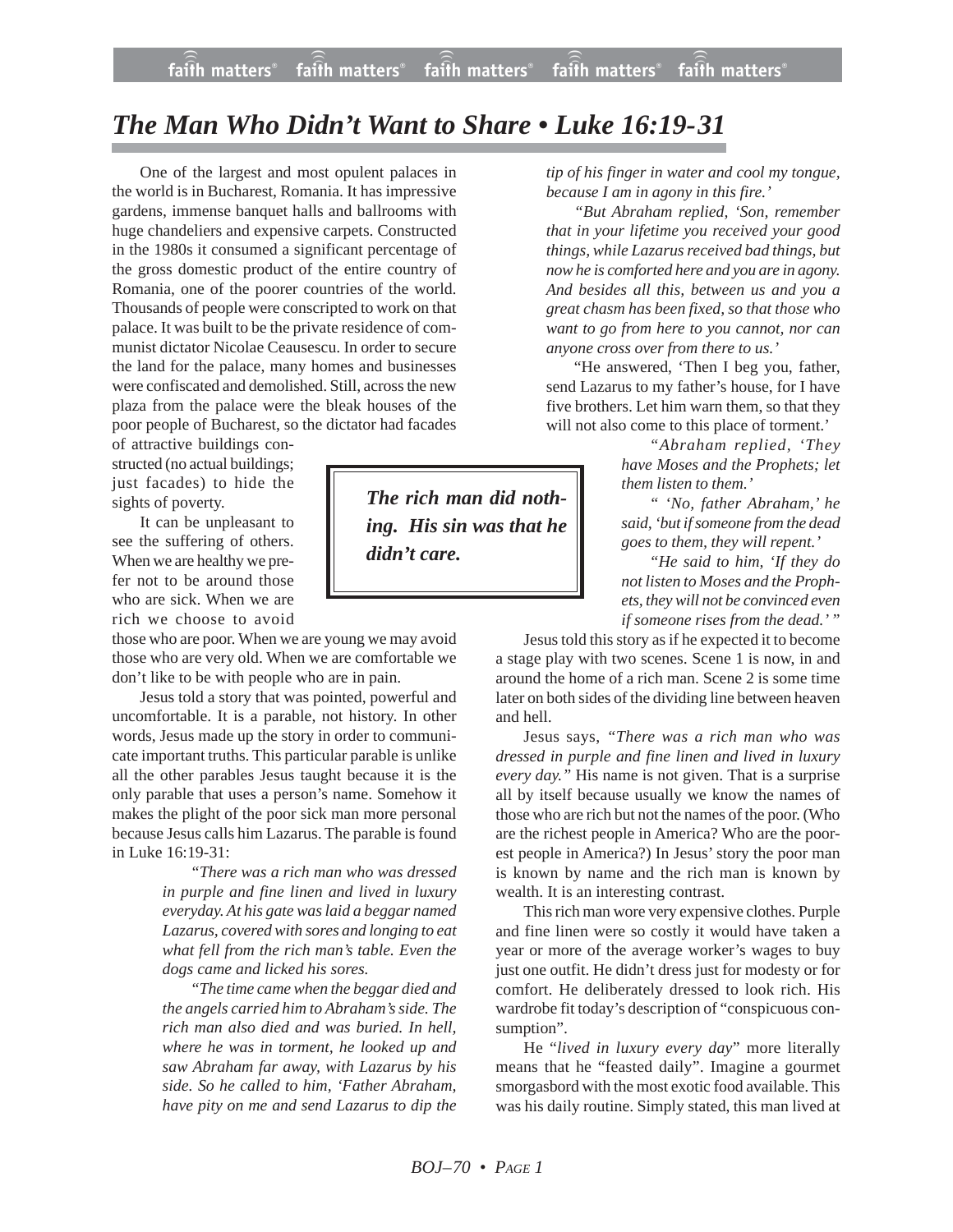the top end of the socio-economic ladder. He was very wealthy and he lived the lifestyle of the rich and famous.

Jesus does not criticize his wealth. In fact, Jesus does not condemn his lifestyle. He could have. Some people would say Jesus should have criticized him. But that wasn't the point Jesus was seeking to make. The point he was seeking to make had to do with the rich man's relationship to Lazarus. Luke 16:20-21 tells us, *"At his gate was laid a beggar named Lazarus, covered with sores and longing to eat what fell from the rich man's table. Even the dogs came and licked his sores."*

There is no explanation given of why one man was so rich and comfortable while the other man was so poor and miserable. The reason didn't seem to matter to Jesus. It's just the way things were. We often try to explain that it's because one worked hard and the other didn't work at all or one inherited money and one was born to poverty. But Jesus doesn't say why. He is more concerned about what we do than how it happened.

"Lazarus" is actually the Latin form of the Hebrew name "Eleazer" which means "God is my help". Probably there were many days when he didn't think God was all that helpful! He was sick and covered with sores. Imagine having a skin disease all over you. The disease left Lazarus too weak to keep away the stray dogs that insisted on licking his skin.

Homeless, hungry and helpless Lazarus longed for the scraps that fell from the rich man's table. In those days they didn't eat with knives and forks as we do today; they ate with their fingers. (Actually, in Bangladesh and other parts of the world people still eat with their hands today!) The very rich used pieces of bread to wipe their hands during and after eating and then threw the bread away. These were the scraps Lazarus hoped to retrieve and eat.

It is a portrait of extremes—the richest and the poorest; the heights of luxury and the depths of misery.

The sin of the rich man was not that he was rich. It was not that he withheld food from the poor. He didn't chase him away from his gate. He didn't make his life more miserable. He didn't make Lazarus poor or sick in the fist place. The rich man did nothing wrong. That's the whole point. The rich man did nothing. His sin was that he didn't care.

If the rich man were here today he probably would not know any poor people. He might observe that the houses and apartments of the poor all seem to have television antennas and color TVs so they must be doing fine. He would not be concerned that they have poor diets, no health insurance and cannot get jobs paying a fair wage. He wouldn't care that groceries are more expensive in the poorest parts of town or that public transportation doesn't run to suburban jobs or that schools for poor children don't have enough money. He wouldn't be against the poor; he just wouldn't think about it. He wouldn't notice. He wouldn't care. He would do nothing.

Jesus' second scene is later. Both men are dead death comes equally to the poor and the rich. Sooner or later we all die. When the Bible was written the word "Hades" was used. Only later did translators of the Bible substitute the word "hell". Hades referred to the place of the dead; the grave; death. Death is divided into two parts. For the unrighteous it is a place of torment; for the righteous it is a place of pleasure.

After death the roles are reversed. The rich man who lived in luxury is now in misery. He is poor and pathetic. He is tormented and in constant misery. He yearns for a drop of water from Lazarus' finger to cool his tongue and ease his pain, even if it is only for a second or two. He sees everything differently now. Now he knows Lazarus by name. Now he wants to have a connection with the man he barely noticed when he was alive—so he calls out to Lazarus.

Lazarus does not answer him. Instead, Abraham, the father of the Jewish people, speaks and explains that now it is too late. Lazarus can't help him. Their destinies after death were fixed before they died. It is too late.

The once rich man makes a second request, not for himself but for his five brothers still living in their father's home: "*Send Lazarus to my father's house. Let him warn them."* But Abraham explains that they have been warned in the Bible but they would not listen. If Lazarus could be sent back they would not listen to him, either.

In sharpest contrast, Lazarus who once was poor now lives in luxury. He has become far better off. He wouldn't want to go back. He is with Abraham, the father of the faith. It seems he can't hear the other man's words; he doesn't know what happened to his once rich neighbor. He was sick but now he is well. He was poor but now he is rich. He once had only dogs for friends; now he is the friend of Abraham. Jesus tells us in Luke 16:22-31:

> *"The time came when the beggar died and the angels carried him to Abraham's side. The rich man also died and was buried. In hell, where he was in torment, he looked up and saw Abraham far away, with Lazarus by his*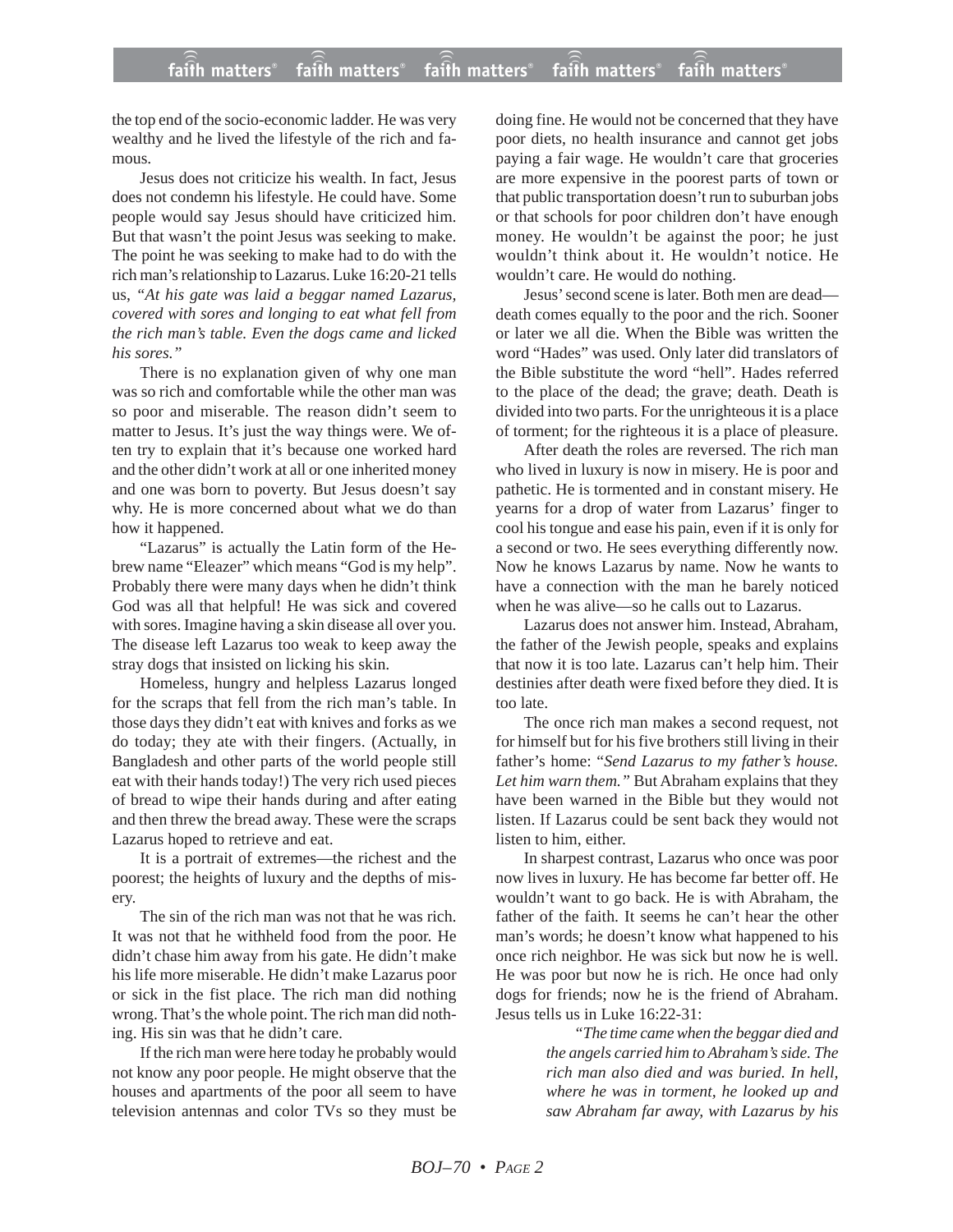*side. So he called to him, 'Father Abraham, have pity on me and send Lazarus to dip the tip of his finger in water and cool my tongue, because I am in agony in this fire.'*

*"But Abraham replied, 'Son, remember that in your lifetime you received your good things, while Lazarus received bad things, but now he is comforted here and you are in agony. And besides all this, between us and you a great chasm has been fixed, so that those who want to go from here to you cannot, nor can anyone cross from there to us.'*

*"He answered, 'Then I beg you, father, send Lazarus to my father's house, for I have five brothers. Let him warn them, so that they will not also come to this place of torment.'*

*"Abraham replied, "They have Moses and the Prophets; let them listen to them.'*

*"No, father Abraham,' he said, 'but if someone from the dead goes to them, they will repent.'*

"*He said to him, 'If they do not listen to Moses and the Prophets, they will not be convinced even if someone rises from the dead.'* "

When I read this parable, I am the rich man. I have so much, and it is so easy for me to ignore those who have so little. There are lessons here for me to learn; perhaps they are lessons for you, too. Jesus'

parable is so clear that the lessons are obvious, needing little or no explanation:

Lesson #1 is to have personal concern for others who are poor, sick, miserable and needy.

*I have so much, and it is so easy for me to ignore those who have so little.*

- Lesson #2 is that today connects to eternity. Our eternal destiny on the other side of death depends on the choices we make in this life.
- Lesson #3 is that we already have adequate warning of what to expect. God has already told us in the Bible everything we need to know about how to live today and prepare for eternity.
- Lesson #4 is to love your neighbor. Know his name. See her need. Help them out.

I love to end a lesson with a story that illustrates a real life example of what Jesus teaches. I have one for you this time, but let me tell it to you in the words of the person who lived it:

I was at work when I received a phone call. I did not recognize the voice; I had never met this person before. She said she had been referred to me and asked if I would be willing to meet with her. She said she needed money and had some family jewelry to sell. She wondered if I would be interested in purchasing it.

Several years ago I purchased my business from a gentleman for whom I had worked twenty years. When I bought the business I told the Lord I was very thankful for the privilege of owning it and that I really wanted to serve him. I asked God to use me in this business. So here I was picking up the phone that morning listening to a very timid small voice.

I have learned that you don't settle anything on the phone so I asked if she could come to my shop. I would be happy to see what she had and we could visit.

She came the next day precisely at the appointed time. We introduced ourselves; I will call her Sarah. She quietly laid out her family jewelry for me to view and hopefully to purchase.

Sarah is Asian. She grew up on a far eastern island with her family and came to the United States to get her Ph.D. When she ar-

> rived here she discovered there was a problem. Somehow a government mistake involving her visa or passport locked up the money she needed for her graduate courses. Government officials assured her that this would be straightened out within two months. However, if

she didn't sign up for her classes by the end of the week she would miss registration and the courses would not be offered again for another year. This would delay her education as well as her stay in the United States. Sarah was asking me to buy her family jewelry to pay for her classes.

I looked at her jewelry. I looked at her and I gulped. Then I said, "May I ask you a few personal questions?" She said yes. I asked her where her parents are and she said they are back home. I asked where her fianc e is because her engagement ring was in the collection of jewelry to sell. She told me he is back home, too. I asked if no one is here to